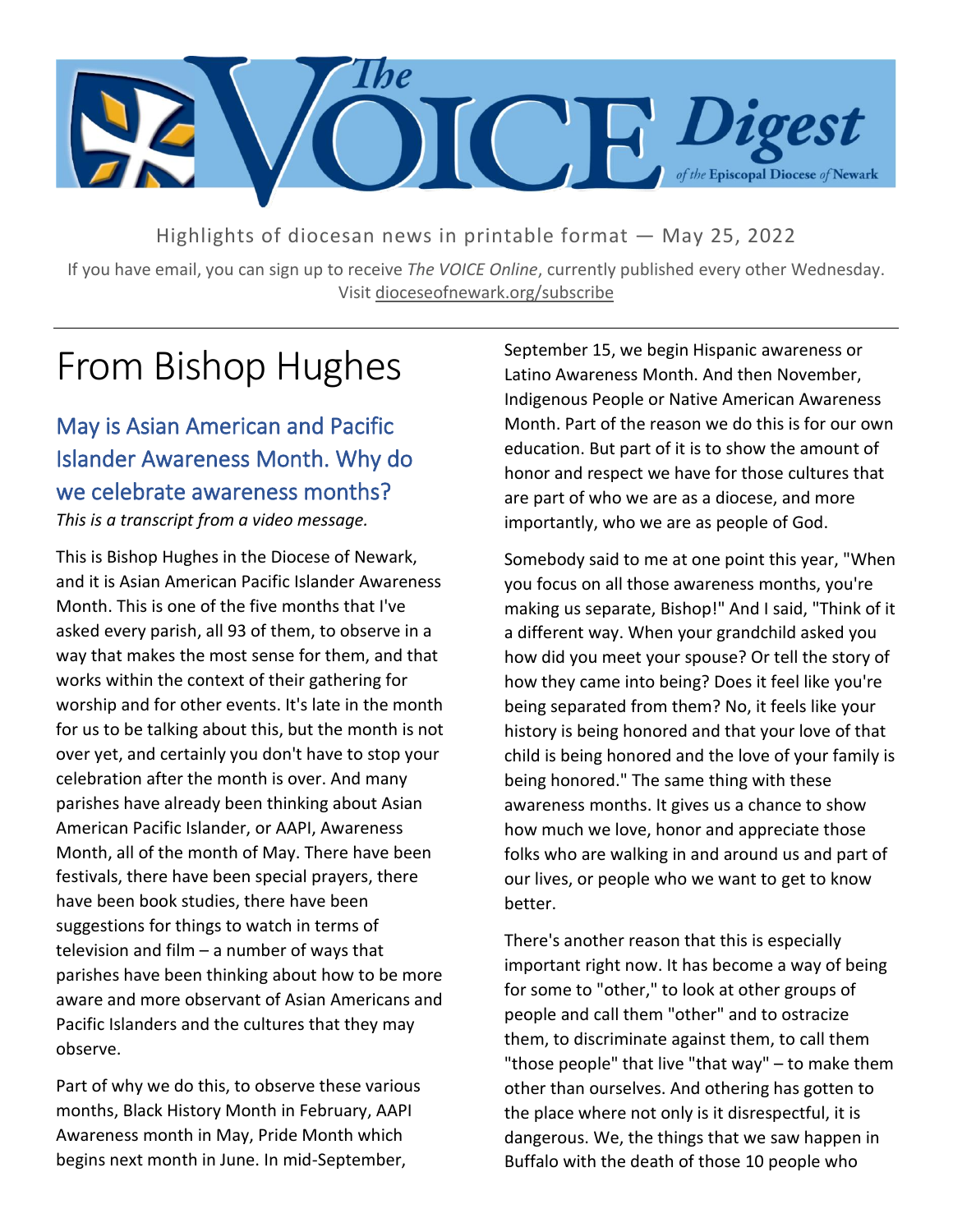simply went to the grocery store to shop, is the extreme version of othering.

So when we do what we do to honor people through these awareness months, it is to provide a preventative. It is to help us see that we're all actually part of one another. There is no one of us, that is "other." We are all more of who we are because of all of us being part of the same family, that is the people of God. So I invite you, if you haven't started a celebration, or taken any kind of steps to focus your parish on Asian American Pacific Islander Awareness Month, it's not too late! Go ahead and start now.

## Features

### The Rev. Deacon Sun-Hwan Spriggs on her immigrant experience

*On May 8, 2022, her final Sunday serving at St. George's, Maplewood, Deacon Sun gave a sermon in which she described at length her experience coming to the U.S. as a 16-year-old immigrant from South Korea.*

#### *This is a transcript from a live stream video.*

May the words of my mouth, and the meditations of our all our hearts, be pleasing to you, oh God, our strength and our Redeemer. Amen.

Good morning. Well, this morning, since we're celebrating Asian American and Pacific Islander Heritage Month, I thought I would share a bit of my immigration story. So over 50 years ago – and I don't want you to do the math, because you will know my age – so over 50 years ago, on December 28, I entered America with my family. I was 16 years old. We flew from Seoul, South Korea, to Seattle, and we landed late at night. The terminal we landed in was a huge – so big that I felt dwarfed by the size. There were not too many people around and I had never seen such a large place with such a few people. The terminal was a very bright like the daytime. Everything was a big,

spacious and bright compared to where I came from. I thought the Koreans were correct in saying that in America everything is bigger, even the moon. I liked what I saw.

From Seattle, we took a connecting flight to Washington, DC. I don't remember much about DC terminal. But I remember one incident after we arrived. My younger brother and I decided to explore the streets around the hotel we were staying at. We found a store nearby. But better yet, we found bananas. Lots of bananas. Banana was a specialty item in Korea so we never had enough of. So my brother and I we went for it. And probably it's more accurate to say we dove into it. In our excitement, we did not see the bottles displayed around the bananas, so you can you imagine what happened. Of course, we broke some bottles. We were terribly embarrassed, but people were kind. They asked us whether we're okay and cleaned up the mess without any commotion. I'm sure they knew we just arrived in this country. Their kindness, their kindness was a great gift to the new arrivals.

So these were the first 48 hours of memory in this country. If I felt any fear of being in a foreign country it was quickly overcome by my excitement. I wanted to live in *miguk*. *Miguk* is the name Koreans gave to America or the U.S. It means, "beautiful country."

Korea has been changing a lot in the past decades, particularly under the influence of American culture. But when I was growing up Korean culture didn't allow individualism. We were taught from a very young age that our life was for the country, for the society, for the community, for the clan and for the family, and in that order of importance and priority. The idea of "I" was disparaged, and "we" was promoted. Korean culture was a culture of conformity and shared values. There is a beauty in such a cultural norm. But when the norm is constantly reinforced, one can feel trapped and oppressed.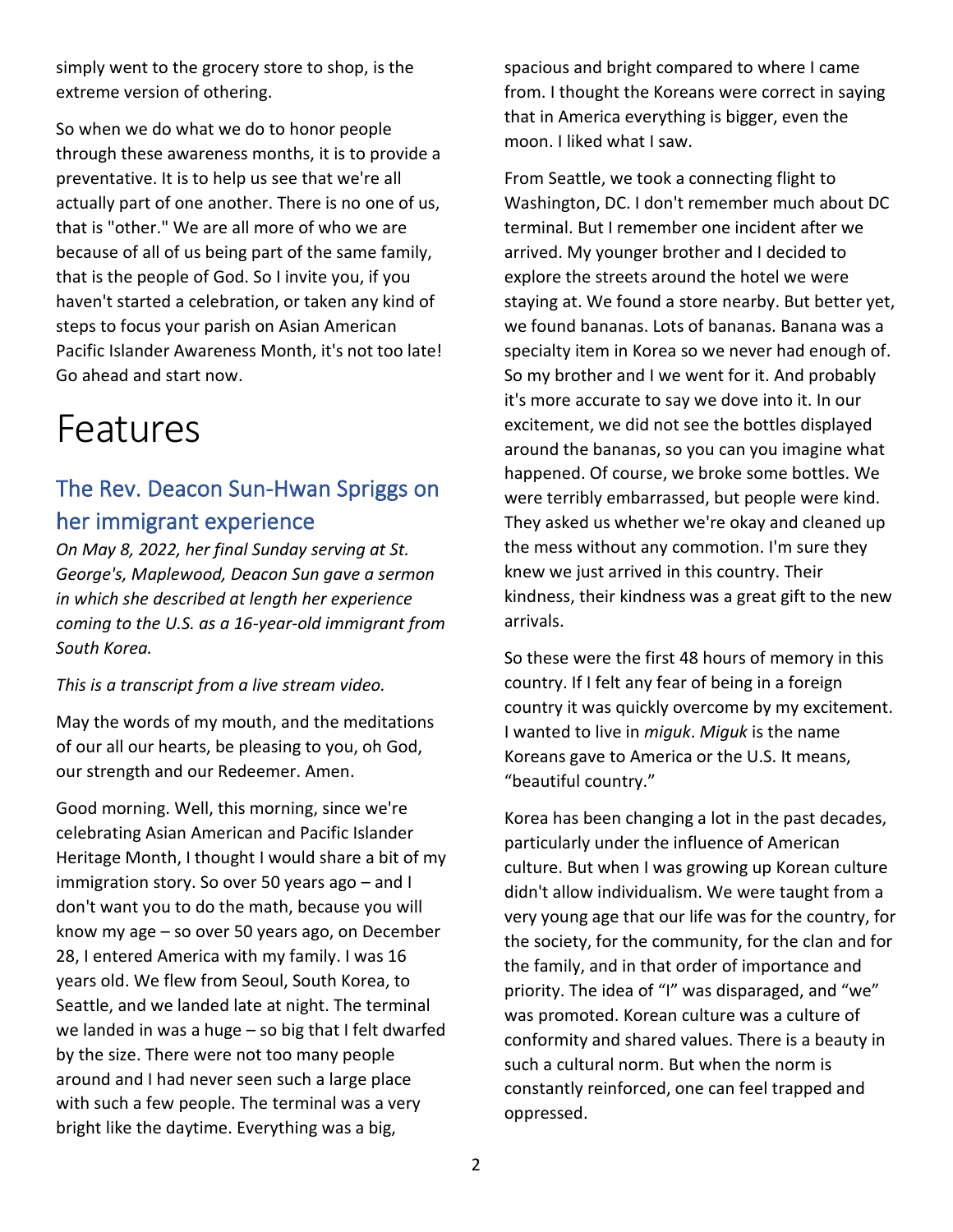And the Korean culture was highly patriarchal. I struggled in my native culture and often felt oppressed. I was frequently told that I was too strong-willed to be a girl, that I should have been born as a boy. I used to be reprimanded about being curious and having my own ideas or opinions as a girl. I was even told that my name is a masculine name, that I should ask my father to change it to more proper girl's name. Now, let me digress here. My name is Sun-Hwan comes from the Chinese characters. Sun means goodness and kindness, and Hwan means brightness like fire. So I think it is a great Christian name, right? Serve others and be a light. And I try to live up to my name.

Now back to my main point. In contrast to Korean culture, the U.S. culture was more towards individualism, and the creative space for me to work and finding my selfhood and my voice as an individual. There was a lot of letting go of my past life and which created a space for new life. The process of being myself has been long and hard work. And I can really relate to Paul in today's epistle. When the pain and suffering were overwhelming, God always provided me a safety net to catch me and bounce me back to life with hope. The spaciousness and kindness I experienced in my first 48 hours were in some ways a metaphor for my journey and transformation in this country.

I've always been grateful to my parents for bringing me here, and this country for receiving me. But I came to realize that while I had lived with gratitude, I had been living in this country as a guest. Now don't get me wrong, I have been a naturalized citizen for over 45 years. But I still felt I was a guest, and that this country was doing me a favor for letting me live here. And this forced me to be a model minority. And I didn't fully claim to be an American. It was only several years ago that I realized I was living with internalized oppression. Which means that although I was a fully participating member of this society, I always felt that because I'm an immigrant, I don't have the

same rights as people who were born here. I became aware of this fact as I was struggling with the toxicity from the rise of the white supremacy movement. I thought a lot about racial relationships and it became a catalyst to recognize my own biases. When I'm in tumult and struggling God shines light in the darkness and the darkness does not overcome it, as it says in John's gospel. So I look for the divine light when I experience the darkness in my life, since the divine light reveals God's invitation in through the darkness. I do not think God necessarily creates darkness, but when it happens, God worked through it to make whole to make me whole. This is how I saw my own internalized oppression. And in recent years I have been working on being aware of and letting go of my unhealthy attitudes and allowing myself to fully embrace my American identity.

Now, as I fully embrace my identity, things, things bother me about this country more deeply than before. We have a lot of problems we need to deal with, and sadly, they keep coming. And we cannot not talk about what just happened in a way I'm still in shock. I cannot say I was surprised but I'm still in shock. It has been a week since we heard of the leaked draft of a Supreme Court opinion signaling the overturn of Roe vs. Wade. I cannot help but asking, "What century am I living in?" If women do not have the most basic and fundamental rights to our own bodies, how can people speak of a social economic and political equality for women?

I know many of us are hurting today. The question is how do we serve our siblings who are marginalized while we're struggling with injustice ourselves? How can you live with a disappointment and anger and sometimes despair in the face of a continual erosion of human rights? I find the answer in today's Psalm: "Be a stronghold in times of trouble, be a stronghold for the oppressed." And we can do stronghold only through God. As Paul said, we're like earthen vessels. As you know earthen vessels are fragile, right? Can be easily scratched, chipped, and shattered when dropped.